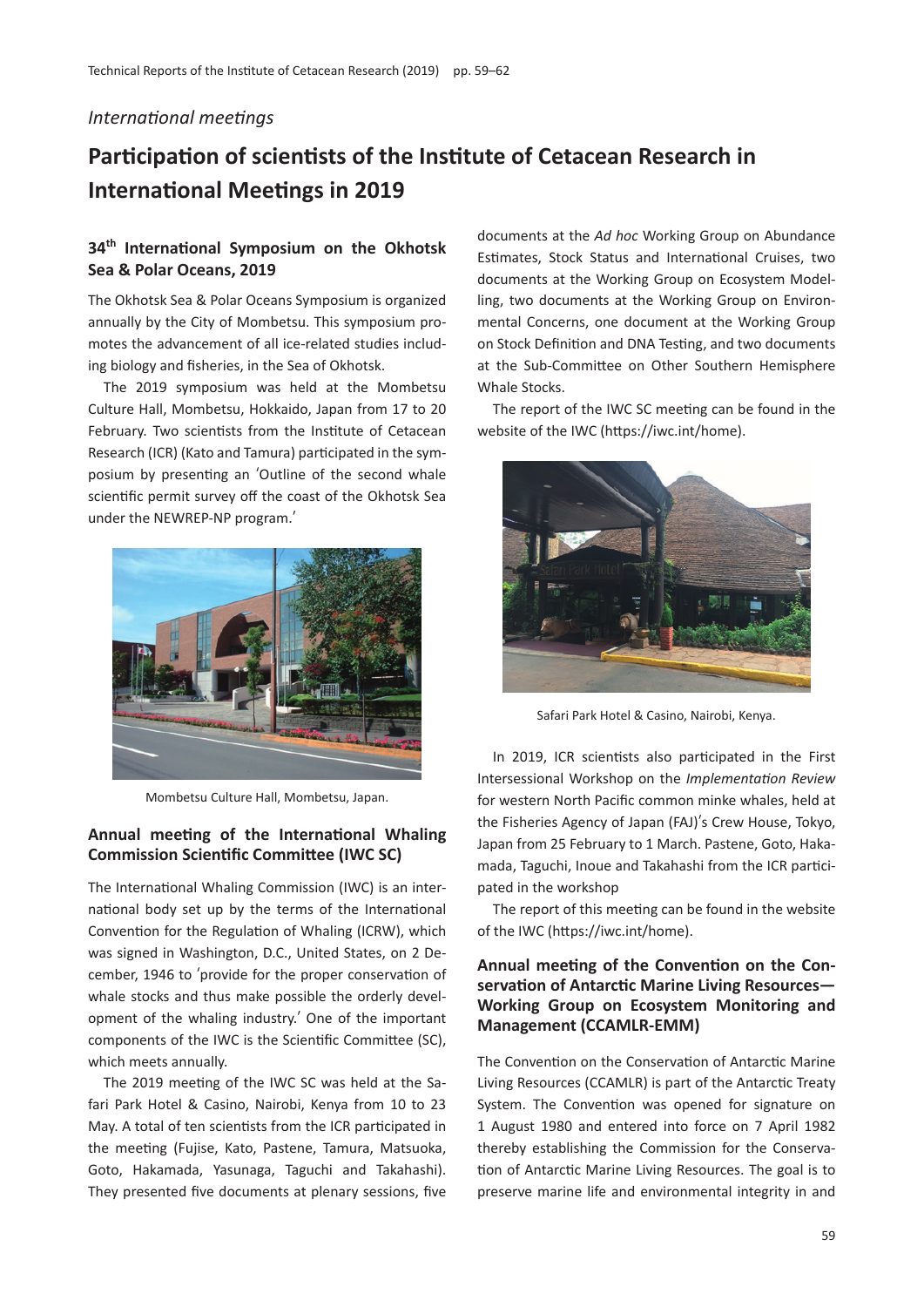near Antarctica. It was established in large part in response to concerns that an increase in krill catches in the Southern Ocean could have a serious impact on populations of other marine life which are dependent upon krill for food. The CCAMLR has a Scientific Committee and several Working Groups including the Working Group on Ecosystem Monitoring and Management (EMM), which meet annually.

The 2019 meeting of the CCAMLR-EMM was held at the Concarneau Marine Station, Concarneau, France from 24 June to 5 July. One scientist from ICR participated in the meeting (Pastene). He presented the documents ʻDistribution and possible areas of spatial mixing of two stocks of humpback whales, a krill predator, in the Indo-Pacific region of the Antarctic revealed by genetic analyses' and ʻOutline of a research program to investigate the abundance, abundance trends and stock structure of large whales in the Indo-Pacific region of the Antarctic, including a survey plan for the 2019/20 austral summer season.' The presentations of these documents were made under the agenda item ʻKrill predator biology, ecology and population dynamics.'

The report of the meeting can be found in the website of the CCAMLR (https://www.ccamlr.org/).



Concarneau Marine Station, Concarneau, France.

#### **FAO Expert Meeting to Develop Technical Guidelines to Reduce Bycatch of Marine Mammals**

The Food and Agriculture Organization of the United Nations (FAO) is a specialized agency of the United Nations that leads international efforts to defeat hunger. The FAO was formed on 16 October 1945 and has its headquarters in Rome, Italy. As of August 2018, the FAO has 197 member states. The agency is directed by the Conference of Member Nations, which meets every two years. The Conference elects a council of 49 member states that acts as an interim governing body, and the Director-General, that heads the agency. FAO is composed of six departments: Agriculture and Consumer Protection, Economic and Social Development, Fisheries and Aquaculture, Forestry, Corporate Services, Human Resources and Finance and Technical Cooperation.

The Expert Meeting to ʻDevelop technical guidelines to reduce bycatch of marine mammals in capture fisheries' was held at the FAO headquarters in Rome, Italy on 17-19 September 2019. Twenty-nine fisheries and bycatch experts and observers from FAO Members participated in the Meeting: Argentina, Australia, Brazil, Canada, Chile, Denmark, Iceland, Japan, Norway, Russian Federation, Sweden, and the United States of America. The meeting was also attended by experts from various regional and international organizations: Convention on the Conservation of Migratory Species of Wild Animals (CMS), International Council for the Exploration of the Seas (ICES), International Whaling Commission (IWC), North Atlantic Marine Mammal Commission (NAMMCO), and NGOs, including Marine Stewardship Council (MSC), Whale and Dolphin Conservation (WDC), and the World Wildlife Fund (WWF). Kato, Advisor of ICR, participated in the meeting as an expert.

The report of the meeting can be found in the website of FAO (http://www.fao.org/home/en/).



FAO headquarters, Rome, Italy.

#### **Annual meeting of the North Pacific Marine Science Organization (PICES)**

The North Pacific Marine Science Organization (PICES) is an intergovernmental science organization established in 1992 to promote and coordinate marine scientific research in the North Pacific Ocean and its adjacent seas, and to provide a mechanism for information and data exchange among scientists in its member countries. Its present members are Canada, Japan, People's Republic of China, Republic of Korea, the Russian Federation, and the United States of America.

The 2019 meeting of the PICES was held at the Victoria,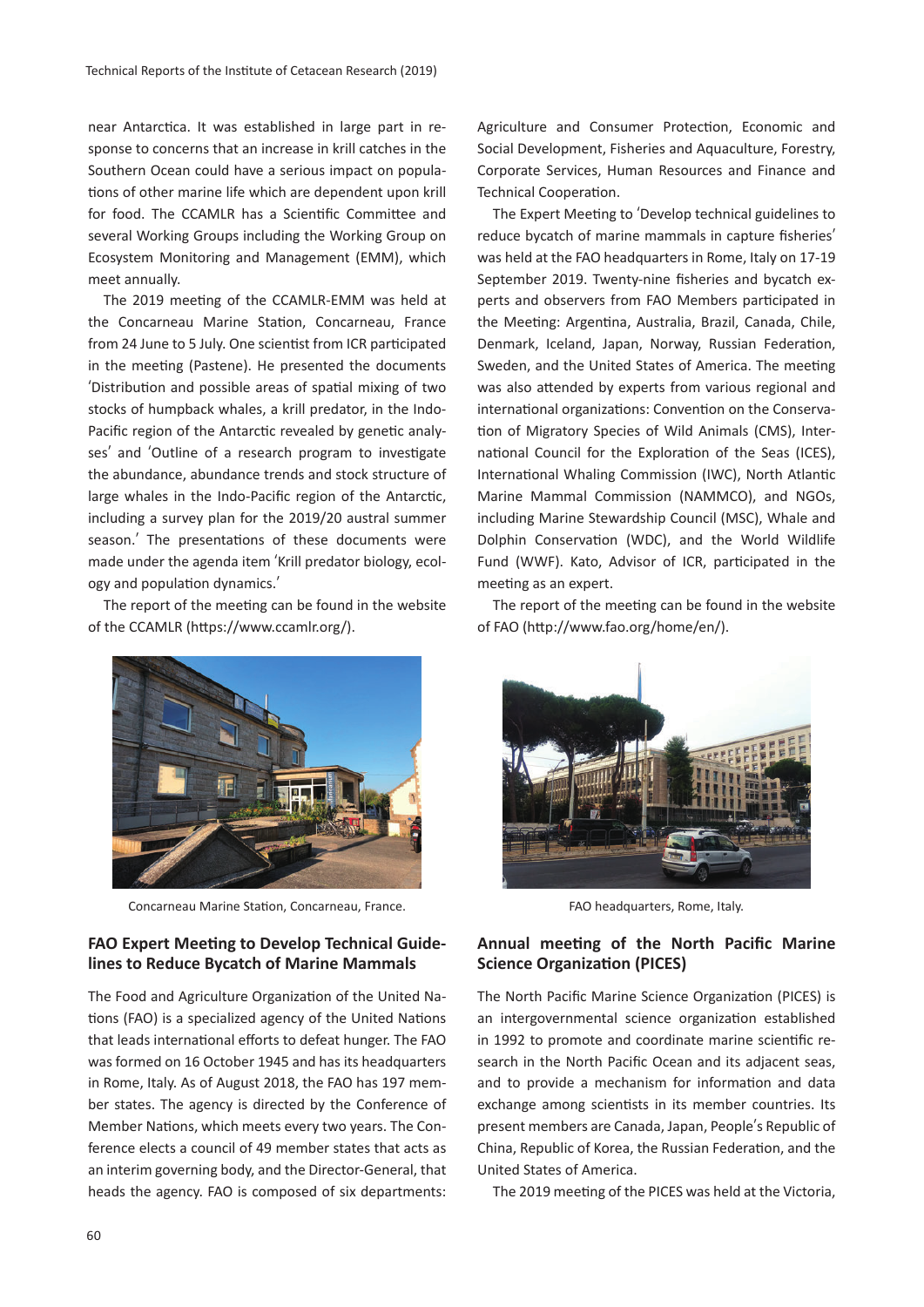BC, Canada from 16 to 27 October. One scientist from ICR participated in the meeting (Tamura). He presented the study ʻEstimation of prey consumption by marine mammals in the PICES regions -Update of Hunt *et al.* (2000)-' as an oral presentation at the session ʻImplications of Prey Consumption by Marine Birds, Mammals, and Fish in the North Pacific.' Konishi, Matsuoka and Hakamada were co-author in this study. Tamura, Hakamada and Matsuoka were co-authors of another study ʻSpatial estimation of prey consumption by sei, Bryde's and common minke whales in the western North Pacific during the summers of 2008–2009: Density surface model approach,' that was also presented at the same session.

The report of the meeting can be found in the website of PICES (https://meetings.pices.int/).



Victoria Conference Centre, Victoria, Canada.

#### **Annual meeting of the North Atlantic Marine Mammal Commission (NAMMCO) Scientific Committee (SC)**

The North Atlantic Marine Mammal Commission (NAMMCO) is an international body for cooperation on the conservation, management and study of marine mammals in the North Atlantic. The NAMMCO Agreement was signed in Nuuk, Greenland on 9 April 1992 by Norway, Iceland, Greenland and the Faroe Islands, and entered into force on 8 July 1992. The agreement focuses on modern approaches to the study of the marine ecosystem as a whole, and to better understanding the role of marine mammals in the ecosystem. NAMMCO has a Scientific Committee (SC) which meets annually.

The 2019 NAMMCO SC meeting was held at Tórshavn Marina, Faroe Islands from 29 October to 1 November. Three scientists from ICR participated in the meeting (Pastene, Isoda and Taguchi) as observers from Japan. They presented the 2017–2019 Japan progress report on cetacean research as well an outline of the research program to investigate the abundance, abundance trends and stock structure of large whales in the Indo-Pacific region of the Antarctic (JASS-A).

The report of the meeting can be found in the website of NAMMCO (https://nammco.no/).



Tórshavn Marina, Faroe Islands.

#### **19th World Marine Mammal Conference**

The World Marine Mammal Conference (WMMC) is a joint conference between the Society for Marine Mammalogy (SMM) and the European Cetacean Society (ECS). The ECS was founded in January 1987 with the aim to promote and advance the scientific studies and conservation efforts of marine mammals and disseminate information about them to the society and the public. The ECS convenes once a year in a European country, alternating between southern and northern Europe as much as possible, with invited international authorities. The SMM was founded in 1981 and is the largest international association of marine mammal scientists in the world. The mission of the SMM is to promote the global advancement of marine mammal science and contribute to its relevance and impact in education, conservation and management.

The 19<sup>th</sup> WMMC was held at the Centre de Convencions Internacional de Barcelona (CCIB), Barcelona, Catalonia, Spain from 7–12 December 2019. Two scientists from the ICR participated in the conference (Konishi and Takahashi) presenting the studies ʻChanges in sei whale feeding habits in response to fish species replacement in the western North Pacific during 2002–2018,' and ʻA com-